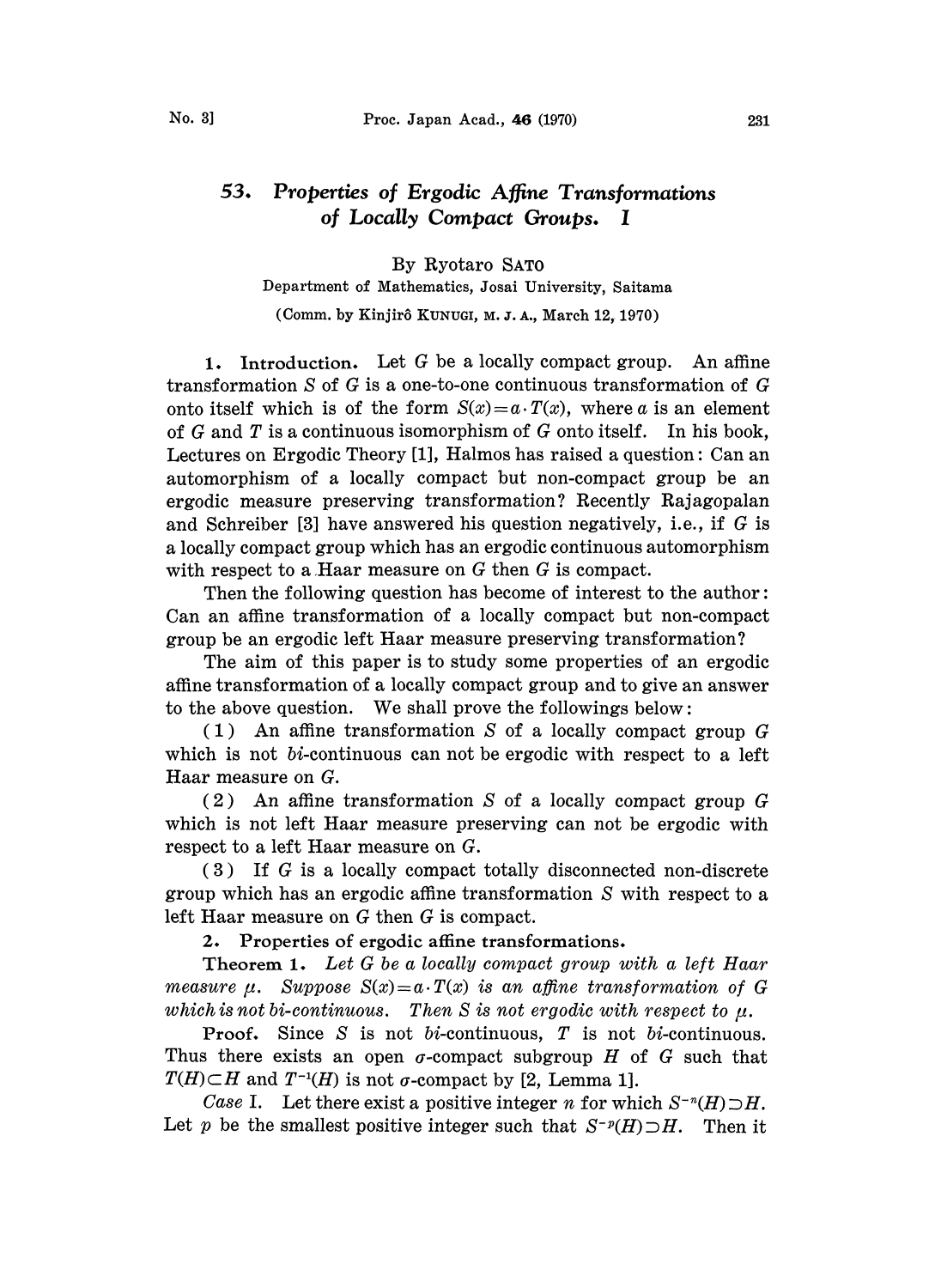is easy to see that if m is a positive integer such that  $S^{-m}(H) \supset H$  then  $m=kp$  for some positive integer k. Since  $S^{-p}(H)$  is not  $\sigma$ -compact, there exists an element  $x_1$  in  $S^{-p}(H)$  such that  $(x_1H) \cap H = \phi$ . Since  $x_1H$ is  $\sigma$ -compact and S is continuous,  $\bigcup_{n=0}^{\infty} S^n(x,H)$  is  $\sigma$ -compact. So there exists an element  $x_i$  in  $S^{-p}(H)$  such that  $(x_iH) \cap H = (x_iH) \cap \left[\bigcup_{i=0}^{n} S^{n}(x_iH)\right]$  $=\phi$ . Since  $x_1H$  is open,  $\bigcup_{i=1}^{\infty} S^{-n}(x_1H)$  is open. Hence the set

$$
E=\bigcup_{n=-\infty}^{\infty}S^n(x_1H)
$$

is a Borel set and clearly  $S^{-1}(E) = E$  and  $\mu(E) > 0$  since E has non-void interior.

If  $(x, H) \cap E \neq \phi$  then there exists a positive integer *n* for which  $(x<sub>2</sub>H) \cap S^{-n}(x<sub>i</sub>H) \neq \phi$ . So  $S^{-p}(H) \cap S^{-(n+p)}(H) \neq \phi$ , hence  $H \subset S^{-p}(H)$  $\subset S^{-(n+p)}(H)$ , thus  $n+p=kp$  for some  $k\geq 2$ . Since this is impossible from the choice of  $x_1$  and  $x_2$  and the fact that  $S^{-p}(H) \supset H$ ,  $x_2H$  and E are disjoint. Therefore  $\mu(G \cap E^c) \geq \mu(x,H) > 0$ .

Case II. Let  $S^{-n}(H) \cap H = \phi$  for all positive integers n. Then  $S^m(H) \cap S^n(H) = \phi$  for  $m \neq n$ . Since  $S^{-1}(H)$  is not  $\sigma$ -compact, there exist two elements  $x_1$  and  $x_2$  in S<sup>-1</sup>(H) such that  $(x_1H)\cap(x_2H)=\phi$ . The set

$$
F=\bigcup_{n=-\infty}^{\infty} S^n(x_1H)
$$

is a Borel set such that  $S^{-1}(F) = F$ ,  $\mu(F) > 0$  and  $\mu(G \cap F^c) \geq \mu(x,H) > 0$ . The proof is complete.

Theorem 2. Let G be a locally compact group with a left Haar measure  $\mu$ . Suppose  $S(x)=a \cdot T(x)$  is an affine transformation of G which is not  $\mu$  measure preserving. Then  $S$  is not ergodic with respect to  $\mu$ .

Proof. By Theorem 1, we may assume that S is bi-continuous. So T is bi-continuous, whence there exists a constant  $\delta > 0$  such that  $\mu(T(E))=\delta\mu(E)$  for all Borel sets E by uniqueness of left Haar measure. Therefore  $\mu(S(E)) = \mu(a \cdot T(E)) = \mu(T(E)) = \delta \mu(E)$ . Since  $S^{-1}(x) = T^{-1}(a^{-1}) \cdot T^{-1}(x)$ , we have  $\mu(S^{-1}(E)) = \mu(T^{-1}(E)) = \delta^{-1}\mu(E)$ . Since S is not  $\mu$  measure preserving, it follows  $\delta \neq 1$ .

Case I. Let  $\delta > 1$ . Since S is not  $\mu$  measure preserving, G can not be compact or discrete. Thus for any positive number  $\varepsilon$  there exists a nonvoid open set U which satisfies  $\mu(U) < \varepsilon$ . Now let V be a compact neighborhood of the identity e of G. Let  $W = \bigcup_{n=0}^{\infty} S^{-n}(V)$ . Then

$$
\mu(W) \leq \sum_{n=0}^{\infty} \mu(S^{-n}(V)) = \left(\sum_{n=0}^{\infty} \delta^{-n}\right) \mu(V) = \frac{\delta}{\delta - 1} \mu(V) <
$$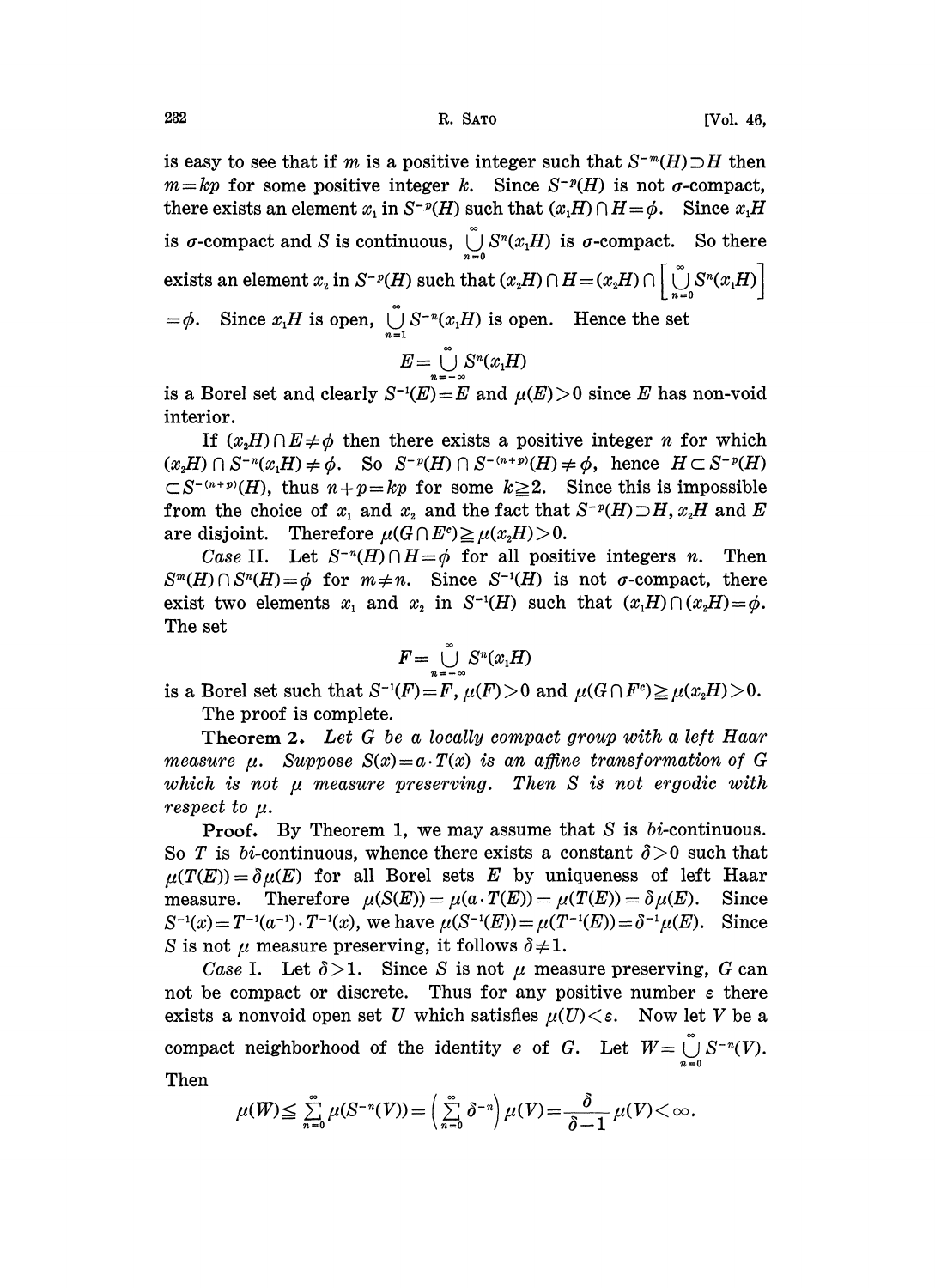Clearly  $S(W) \supset W$ , so we have  $S^n(G \cap W^c) \cap W = \phi$  for  $n=0, 1, 2, \ldots$ . Since W is  $\sigma$ -compact, there exists a  $\sigma$ -compact open subgroup H of G such that  $W\subset H$ . Therefore there exists a Borel set E such that

$$
E \subset G \cap W^c \quad \text{and} \quad 0 < \mu(E) < \frac{\delta - 1}{2\delta} \mu(V).
$$

Then

$$
\mu\left(\bigcup_{n=1}^{\infty} S^{-n}(E)\right) < \mu(V)/2.
$$

Let  $F = \bigcup_{n=0}^{\infty} S^n(E)$ . Then  $S^{-1}(F) = F$ ,  $\mu(F) > 0$  and  $\mu(G \cap F^c) > 0$ . So S is not ergodic with respect to  $\mu$ .

Case II. Let  $\delta$ <1. Then  $S^{-1}(x) = T^{-1}(a^{-1}) \cdot T^{-1}(x)$  is not ergodic by Case I, whence S is not ergodic.

The proof is complete.

By Theorems 1 and 2, an affine transformation  $S(x) = a \cdot T(x)$  of a locally compact group G which is ergodic with respect to a left Haar measure  $\mu$  on G is bi-continuous and  $\mu$  measure preserving. Thus an ergodic S induces a unitary operator  $U(S)$  of  $L<sup>2</sup>(G, \mu)$  as follows

$$
(U(S)f)(x) = f(S(x)) \text{ for } f \in L^{2}(G, \mu).
$$

Let for y in G,  $V(y)$  be the unitary operator of  $L^2(G, \mu)$  which is defined by

$$
(V(y)f)(x) = f(yx) \quad \text{for} \quad f \in L^{2}(G, \mu).
$$

The following two lemmas are contained in [5].

Lemma 1. Let  $S(x)=a \cdot T(x)$  be an affine transformation of a locally compact group G which is ergodic with respect to a left Haar measure  $\mu$  on G. Then

 $V(S^{n}(y)) = [U(T)]^{-n} V(y)[U(S)]^{n}$ 

for every integer n and every y in G.

Lemma 2. Let H be a complex Hilbert space, let A be a bounded operator and U<sub>1</sub> and U<sub>2</sub> unitary operators on H. Then for given  $\xi$ and  $\eta$  in H, the sequence  $\langle AU_1^n(\xi), U_2^n(\eta) \rangle_{\eta=-\infty}^{\infty}$  is a sequence of Fourier-Stieltjes coefficients of some complex regular measure on the torus<br>  $K = {\exp(i\theta)} \mid 0 \le \theta < 2\pi$ .

Theorem 3. If G is a locally compact totally disconnected nondiscrete group which has an ergodic affine transformation  $S(x) = a \cdot T(x)$ with respect to a left Haar measure  $\mu$  on G then G is compact.

**Proof.** Let N be a compact open subgroup of G and let  $\mu$  be normalized so that  $\mu(N)=1$ . Let  $U(S)$  and  $V(y)$  be as above. For y in  $G$  and  $n$  an integer we define

$$
a_n(y)=\langle V(y)[U(S)]^n\chi_N,[U(T)]^n\chi_N\rangle\\=\langle [U(T)]^{-n}V(y)[U(S)]^n\chi_N,\chi_N\rangle,
$$

where  $\chi_N$  is the indicator function of N. Then from Lemma 1 we observe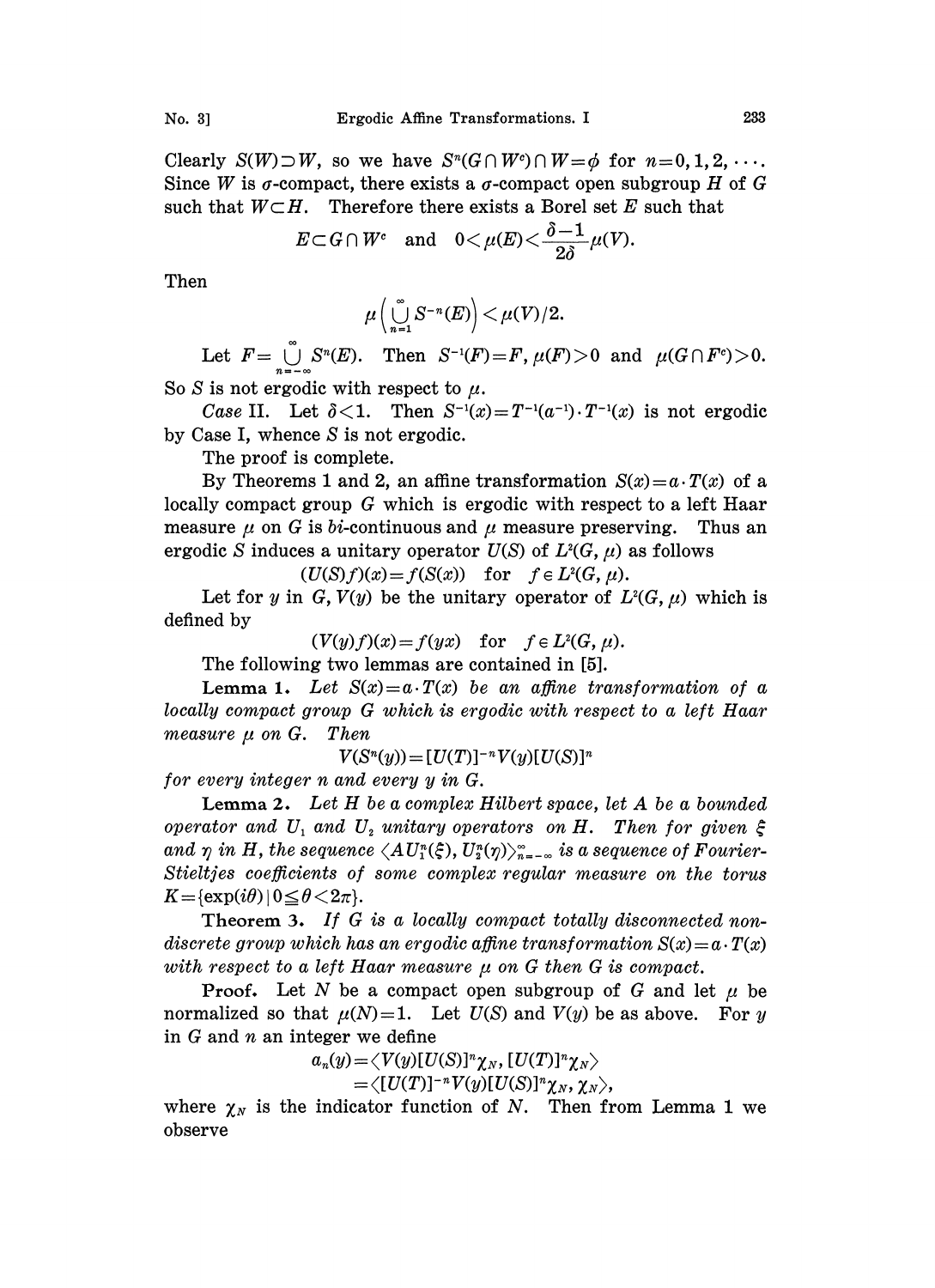$$
a_n(y) = \langle V(S^n(y))\chi_N, \chi_N \rangle
$$
  
= 
$$
\int_{\alpha} \chi_N(S^n(y)x)\chi_N(x) d\mu(x)
$$
  
= 
$$
\begin{cases} 1 & \text{if } y \in S^{-n}(N) \\ 0 & \text{if } y \notin S^{-n}(N). \end{cases}
$$
 (1)

Thus

$$
a_n(S(y)) = \langle V(S^{n+1}(y))\chi_N, \chi_N \rangle = a_{n+1}(y).
$$

By Lemma 2 and (1), the sequence  $\langle a_n(y) \rangle_{n=-\infty}^{\infty}$  is a sequence of Fourier-Stieltjes coefficients of some idempotent measure on the torus K. Hence the sequence  $\langle a_n(y) \rangle_{n=-\infty}^{\infty}$  differs from a periodic sequence at most finitely many places (see for example  $[4, 3.1.6]$ ). So the set  $\mathfrak{M}$ of all sequences  $\langle a_n \rangle_{n=-\infty}^{\infty}$  which is of the form  $\langle a_n \rangle_{n=-\infty}^{\infty} = \langle a_n(y) \rangle_{n=-\infty}^{\infty}$ for some y in G is countable. For  $\langle a_n\rangle_{n=-\infty}^{\infty} \in \mathfrak{M}$ , let  $M(\langle a_n\rangle_{n=-\infty}^{\infty})$  be the set defined by

$$
M(\langle a_n\rangle_{n=-\infty}^{\infty}) = \{y \in G \mid \langle a_n\rangle_{n=-\infty}^{\infty} = \langle a_n(y)\rangle_{n=-\infty}^{\infty} \}
$$
  
=  $\bigcap_{n=-\infty}^{\infty} S^{-n}(N^{n}),$ 

where  $N^{i_n}=N$  if  $\varepsilon_n=a_n=1$  and  $N^{i_n}=G\cap N^c$  if  $\varepsilon_n=a_n=-1$ . Since N is open and closed,  $M(\langle a_n\rangle_{n=-\infty}^{\infty})$  is an intersection of open and closed sets, so closed. By the Baire category theorem, there exists at least one sequence  $\langle a_n \rangle_{n=-\infty}^{\infty}$  in  $\mathfrak{M}$  such that  $M(\langle a_n \rangle_{n=-\infty}^{\infty})$  has non-void interior. Then the set

$$
M^*(\langle a_n \rangle_{n=-\infty}^{\infty}) = \bigcup_{j=-\infty}^{\infty} S^j(M(\langle a_n \rangle_{n=-\infty}^{\infty}))
$$
  
=  $\{y \in G \mid \langle a_n \rangle_{n=-\infty}^{\infty} = \langle a_{n+k}(y) \rangle_{n=-\infty}^{\infty} \text{ for some integer } k\}$ 

must be almost all of G since S is ergodic.

Let  $a_n = 0$  for all but finitely many n. Let  $k = 1 + \max\{|m-n|\} a_m$ <br> $n = 1$ . Since G is non-discrete,  $\mu$  is not atomic. Thus for  $=a_n=1$ . Since G is non-discrete,  $\mu$  is not atomic.  $\varepsilon = 1/(2k+1)$ , there exists a neighborhood W of the identity e of G such that  $\mu(W) < \varepsilon$  and  $W \subset N$ . Since  $\{S^{j}(W) | j = 0, \pm 1, \pm 2, \cdots\}$  covers almost all of N and S is  $\mu$  measure preserving, it follows that  $\{j \mid S'(W) \cap N \neq \phi\}$  contains at least  $(2k+1)$  integers. So there exists  $\{j \mid S'(W) \cap N \neq \phi\}$  contains at least  $(2k+1)$  integers. So there exists an integer i such that  $S'(W) \cap N \neq \phi$  and  $|i| \geq k$ . Hence

 $N \cap S^{-i}(N) \supset W \cap S^{-i}(N) \neq \phi$ 

and

$$
M^*(\langle a_n\rangle_{n=-\infty}^\infty)\cap (N\cap S^{-i}(N))=\phi.
$$

This is impossible, thus  $a_n=1$  for infinitely many n. For such an essentially periodic sequence there exists a positive integer  $p$  such that in every interval of length  $p$  there exists at least one integer  $n$ such that  $a_n = 1$ , and so

$$
M^*({\langle}a_n{\rangle}_{{n=-\infty}}^{\infty})\subset N\cup S(N)\cup\cdots\cup S^p(N).
$$

This establishes Theorem 3.